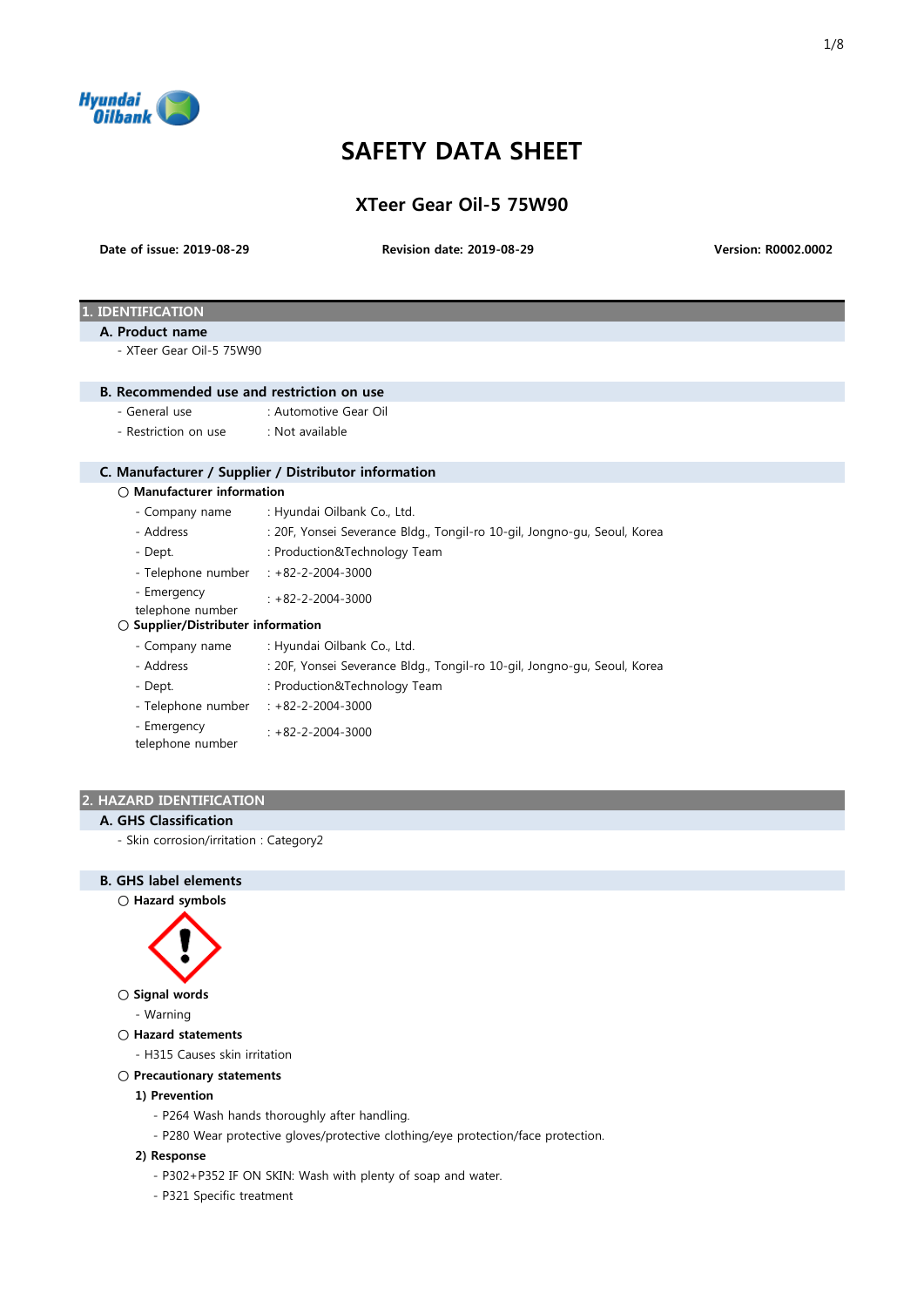- P332+P313 If skin irritation occurs: Get medical advice/attention.
- P362 Take off contaminated clothing and wash before reuse.

#### 3) Storage

- Not applicable

#### 4) Disposal

- Not applicable

# C. Other hazards which do not result in classification : (NFPA Classification)

### $\bigcirc$  NFPA grade (0 ~ 4 level)

- Health : 2, Flammability : 1, Reactivity : 0

#### 3. COMPOSITION/INFORMATION ON INGREDIENTS

| Chemical Name                                             | Trade names and Synonyms | CAS No.    | Content(%) |
|-----------------------------------------------------------|--------------------------|------------|------------|
| Distillates (petroleum), hydrotreated heavy<br>paraffinic | Emulsifiable oil         | 64742-54-7 | $80 - 90$  |
| 영업비밀2                                                     |                          |            | $1 - 5$    |
| 영업비밀3                                                     |                          |            | 1~3        |
| 영업비밀 1                                                    |                          |            | $1 - 3$    |

# 4. FIRST AID MEASURES

- A. Eye contact
	- Do not rub your eyes.
	- Immediately flush eyes with plenty of water for at least 15 minutes and call a doctor/physician.

#### B. Skin contact

- Flush skin with plenty of water for at least 15 minutes while removing contaminated clothing and shoes.
- Wash contaminated clothing thoroughly before re-using.
- Go to the hospital immediately if symptoms(flare, irritate) occur.
- Wash thoroughly after handling.

# C. Inhalation contact

- When exposed to large amounts of steam and mist, move to fresh air.
- Take specific treatment if needed.

#### D. Ingestion contact

- Please be advised by doctor whether induction of vomit is demanded or not.
- Rinse your mouth with water immediately.

#### E. Delayed and immediate effects and also chronic effects from short and long term exposure

- Not available

#### F. Notes to physician

- Notify medical personnel of contaminated situations and have them take appropriate protective measures.

# 5. FIREFIGHTING MEASURES

# A. Suitable (Unsuitable) extinguishing media

- Dry chemical, carbon dioxide, regular foam extinguishing agent, spray
- Avoid use of water jet for extinguishing

# B. Specific hazards arising from the chemical

- Not available

# C. Special protective actions for firefighters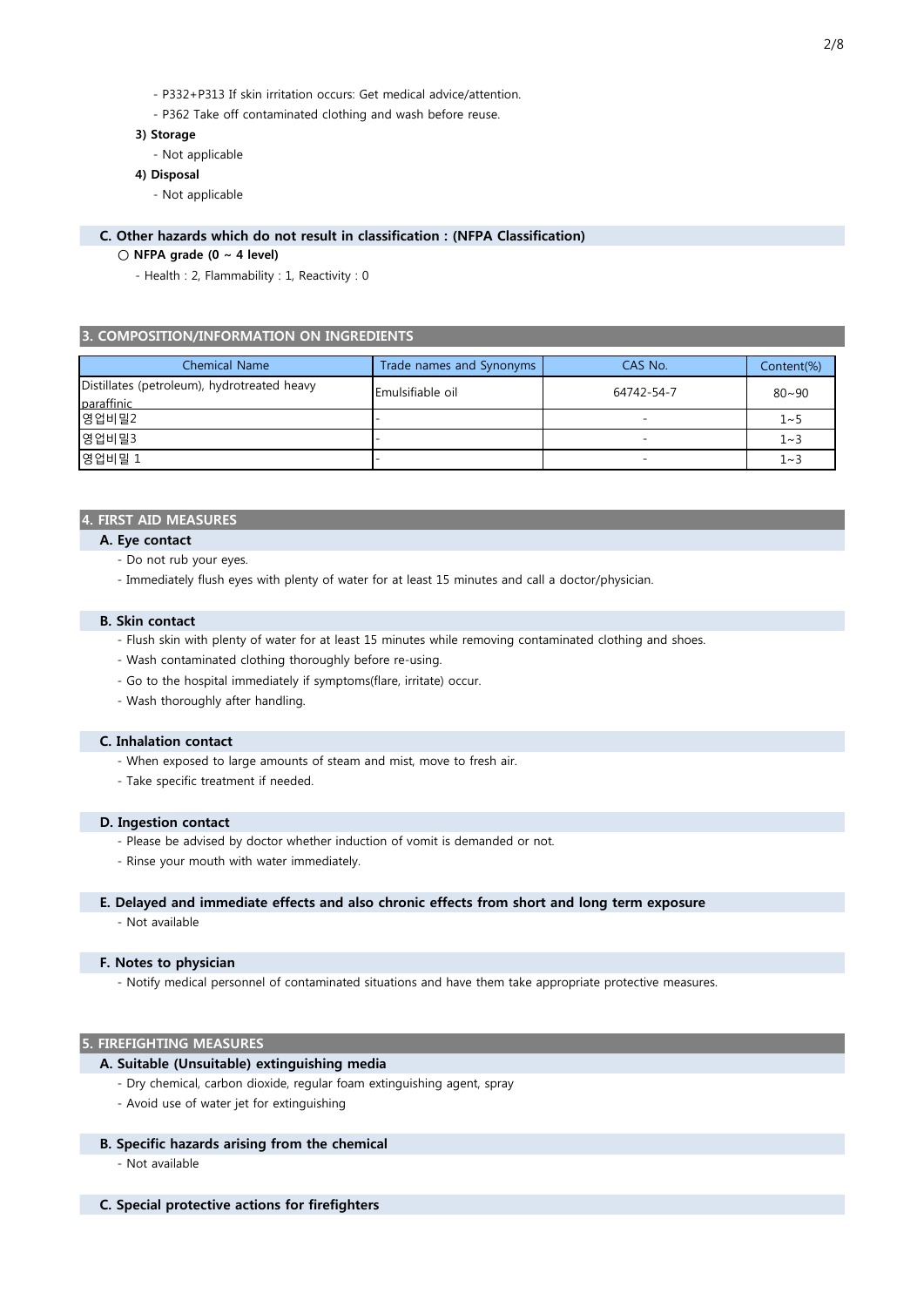- Cool containers with water until well after fire is out.
- Keep unauthorized personnel out.
- Do not approach the tank surrounded by fire until it is extinguished.
- Wear appropriate protective equipment.
- Keep containers cool with water spray.
- Vapor or gas is burned at distant ignition sources can be spread quickly.

#### 6. ACCIDENTAL RELEASE MEASURES

#### A. Personal precautions, protective equipment and emergency procedures

- Must work against the wind, let the upwind people to evacuate.
- Move container to safe area from the leak area.
- Remove all sources of ignition.
- Handle the damaged containers or spilled material after wearing appropriate protective equipment
- Do not direct water at spill or source of leak.
- Avoid skin contact and inhalation.

#### B. Environmental precautions

- Prevent runoff and contact with waterways, drains or sewers.
- If large amounts have been spilled, inform the relevant authorities.

#### C. Methods and materials for containment and cleaning up

- Large spill : Stay upwind and keep out of low areas. Dike for later disposal.
- Notify the central and local government if the emission reach the standard threshold.
- Disposal of waste shall be in compliance with the Wastes Control?Act
- Appropriate container for disposal of spilled material collected.
- Small leak: sand or other non-combustible material, please let use absorption.
- Wipe off the solvent.
- Dike for later disposal.

#### 7. HANDLING AND STORAGE

#### A. Precautions for safe handling

- Comply with all applicable laws and regulations for handling
- Get the manual before use.
- Refer to Engineering controls and personal protective equipment.
- Do not handle until all safety precautions have been read and understood.
- Do not inhale the steam prolonged or repeated.

#### B. Conditions for safe storage, including any incompatibilities

- Save in cool, dry and well ventilated place.
- Check regularly for leaks.
- Please pay attention to incompatibilities materials and conditions to avoid.
- Keep sealed when not in use.
- No open fire.

#### 8. EXPOSURE CONTROLS/PERSONAL PROTECTION

# A. Exposure limits

○ ACGIH TLV

- [Distillates (petroleum), hydrotreated heavy paraffinic] : TWA 5 mg/m3, Inhalable particulate matter(Mineral oil, Pure, highly and severely refined)
- OSHA PEL
	- Not available
- B. Engineering controls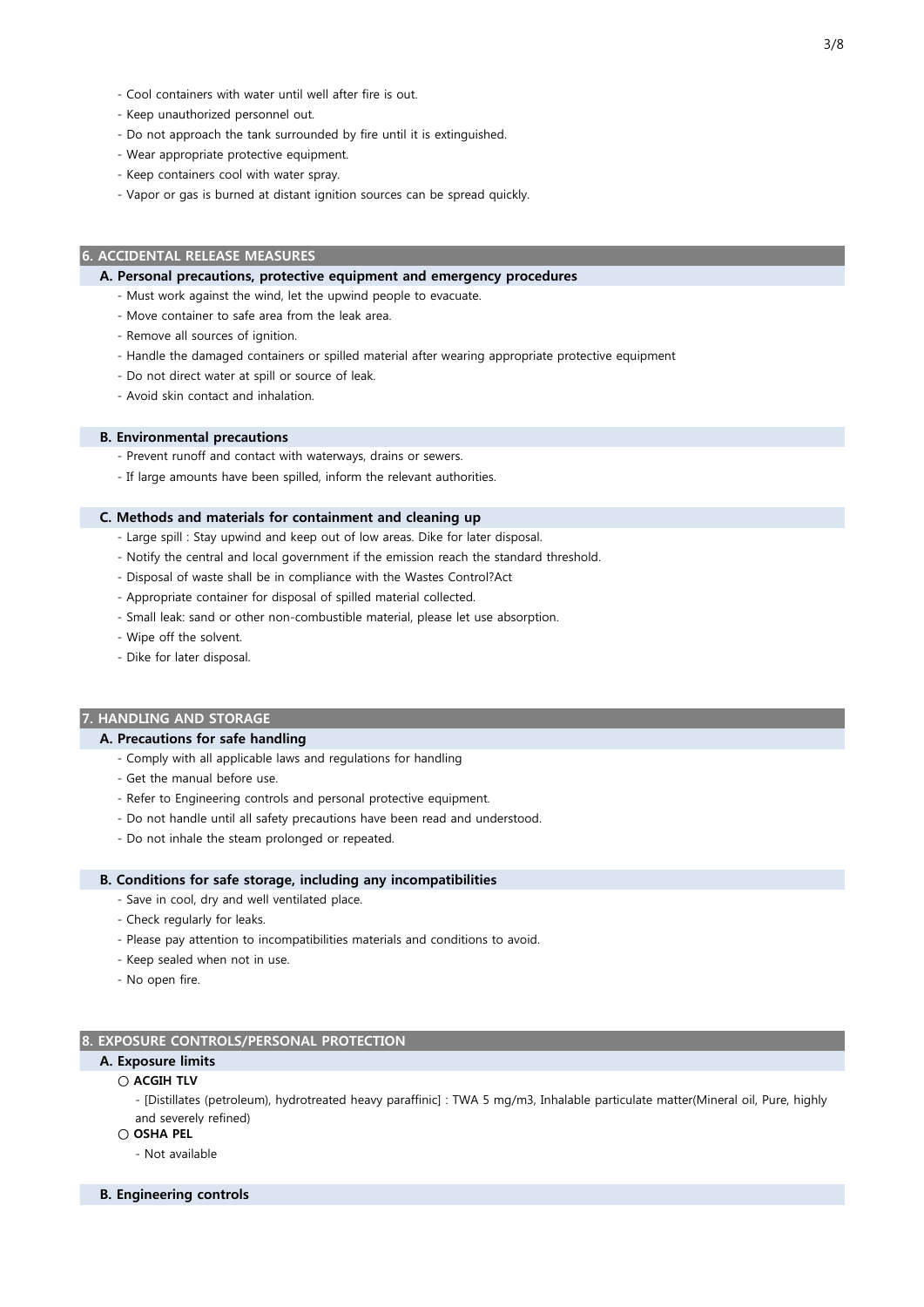- Business owner is recommended to maintain below recommended exposure limits for the working place with general exhaust of gas/vapour/mist/fume.

# C. Individual protection measures, such as personal protective equipment

#### ○ Respiratory protection

- Under conditions of frequent use or heavy exposure, Respiratory protection may be needed.
- Respiratory protection is ranked in order from minimum to maximum.
- Consider warning properties before use.
- Any chemical cartridge respirator with organic vapor cartridge(s).
- Any chemical cartridge respirator with a full facepiece and organic vaporcartridge(s).
- Any air-purifying respirator with a full facepiece and an organic vapor canister.
- For Unknown Concentration or Immediately Dangerous to Life or Health : Any supplied-air respirator with full facepiece and operated in a pressure-demand or other positive-pressure mode in combination with a separate escape supply. Any self-

contained breathing apparatus with a full facepiece.

# ○ Eye protection

- Wear primary eye protection such as splash resistant safety goggles with a secondary protection face shield.
- Provide an emergency eye wash station and quick drench shower in the immediate work area.

# ○ Hand protection

- Wear appropriate glove.

# ○ Skin protection

- Wear appropriate clothing.

# ○ Others

- Not available

# 9. PHYSICAL AND CHEMICAL PROPERTIES

| A. Appearance                                   |               |
|-------------------------------------------------|---------------|
| - Appearance                                    | Liquid        |
| - Color                                         | Not available |
| B. Odor                                         | Not available |
| C. Odor threshold                               | Not available |
| D. pH                                           | Not available |
| E. Melting point/Freezing point                 | Not available |
| F. Initial Boiling Point/Boiling Ranges         | Not available |
| G. Flash point                                  | > 180 ℃       |
| H. Evaporation rate                             | Not available |
| I. Flammability(solid, gas)                     | Not available |
| J. Upper/Lower Flammability or explosive limits | Not available |
| K. Vapour pressure                              | Not available |
| L. Solubility                                   | Not available |
| M. Vapour density                               | Not available |
| N. Specific gravity(Relative density)           | Not available |
| O. Partition coefficient of n-octanol/water     | Not available |
| P. Autoignition temperature                     | Not available |
| Q. Decomposition temperature                    | Not available |
| R. Viscosity                                    | Not available |
| S. Molecular weight                             | Not available |

# 10. STABILITY AND REACTIVITY

# A. Chemical Stability

- This material is stable under recommended storage and handling conditions.

#### B. Possibility of hazardous reactions

- Hazardous Polymerization will not occur.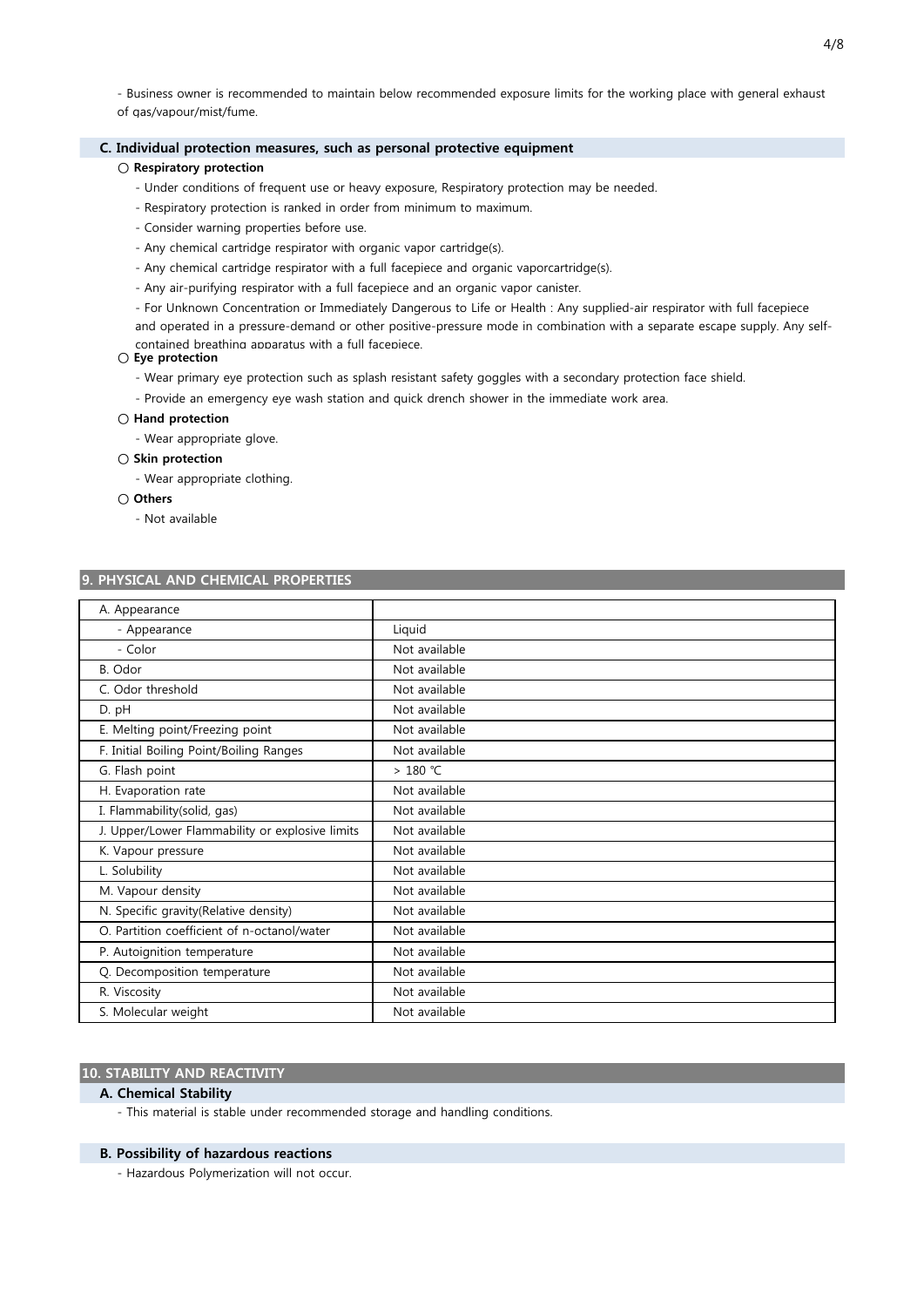# C. Conditions to avoid

- Avoid contact with incompatible materials and condition.
- Avoid : Accumulation of electrostatic charges, Heating, Flames and hot surfaces

#### D. Incompatible materials

- Not available

# E. Hazardous decomposition products

- May emit flammable vapour if involved in fire.

# 11. TOXICOLOGICAL INFORMATION

#### A. Information on the likely routes of exposure

- (Respiratory tracts)
	- Not available
- (Oral)
	- Not available

#### ○ (Eye·Skin)

- Causes skin irritation

#### B. Delayed and immediate effects and also chronic effects from short and long term exposure

# ○ Acute toxicity

- \* Oral
	- Product (ATEmix) : >5000mg/kg
	- [Distillates (petroleum), hydrotreated heavy paraffinic] : LD50 > 5000 ㎎/㎏ Rat (ECHA)

#### \* Dermal

- Product (ATEmix) : >5000mg/kg
- [Distillates (petroleum), hydrotreated heavy paraffinic] : LD50 >5000 ㎎/㎏ Rabbit (ECHA)
- \* Inhalation
	- Product (ATEmix) : Not available
	- [Distillates (petroleum), hydrotreated heavy paraffinic] : LC50 >5.53 ㎎/ℓ 4 hr Rat (ECHA)

#### ○ Skin corrosion/irritation

- Causes skin irritation
- Serious eye damage/irritation
	- Not available
- Respiratory sensitization
	- Not available
- Skin sensitization
	- Not available
- Carcinogenicity

# \* IARC

- Not available
- \* OSHA
	- Not available
- \* ACGIH
	- Not available
- \* NTP
	- Not available
- \* EU CLP
	- [Distillates (petroleum), hydrotreated heavy paraffinic] : Carc. 1B (Note L)
- Germ cell mutagenicity
	- Not available
- Reproductive toxicity
	- Not available
- STOT-single exposure
	- Not available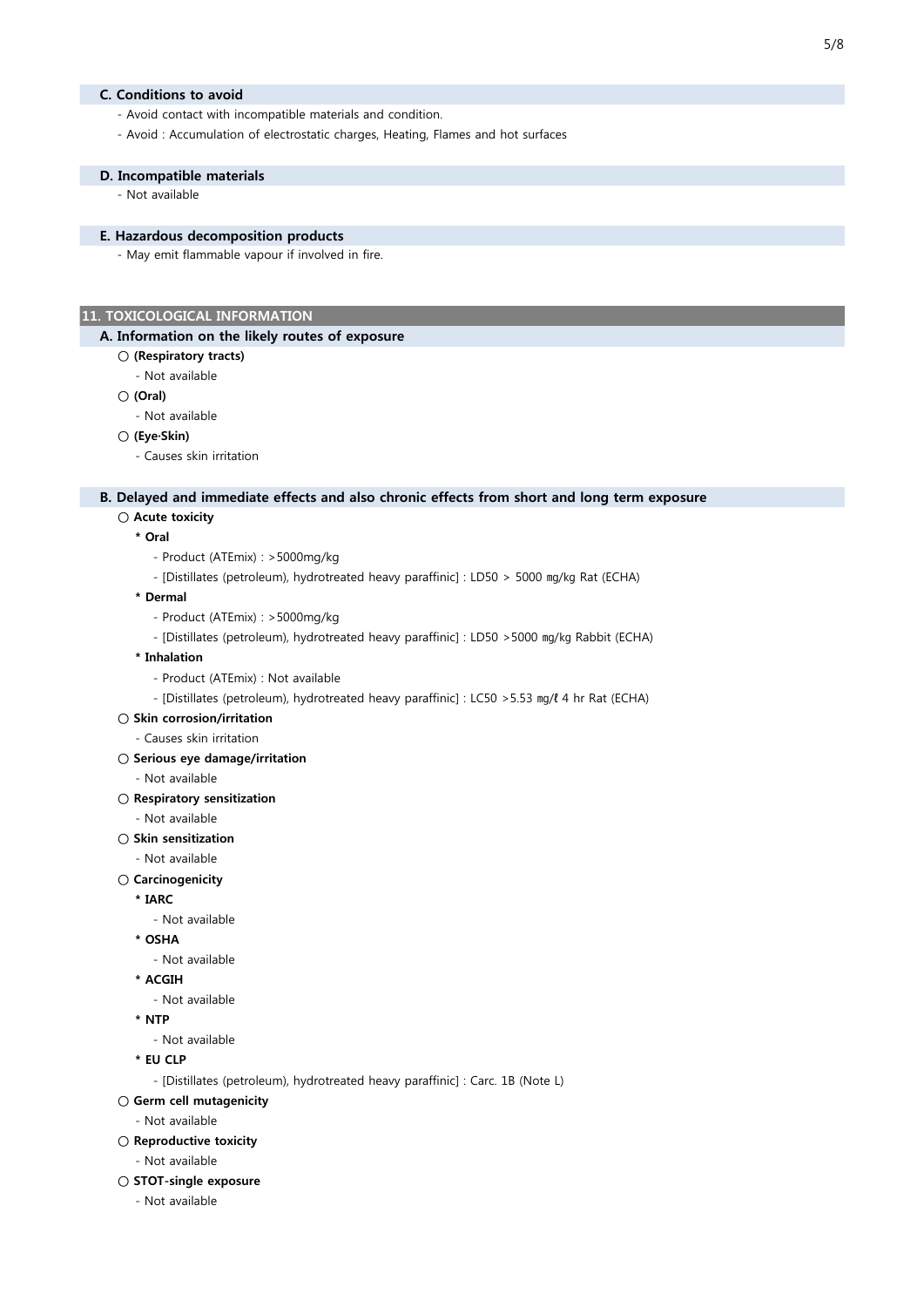#### ○ STOT-repeated exposure

- Not available

#### ○ Aspiration hazard

- Not available

## 12. ECOLOGICAL INFORMATION

# A. Ecotoxicity

# ○ Fish

- [Distillates (petroleum), hydrotreated heavy paraffinic] : LC50 5000 ㎎/ℓ 96 hr Oncorhynchus mykiss (IUCLID)

#### ○ Crustaceans

- [Distillates (petroleum), hydrotreated heavy paraffinic] : EC50 1000 ㎎/ℓ 48 hr Daphnia magna (IUCLID)

○ Algae

- [Distillates (petroleum), hydrotreated heavy paraffinic] : EC50 1000 ㎎/ℓ 96 hr Scenedesmus subspicatus (IUCLID)

#### B. Persistence and degradability

# ○ Persistence

- [Distillates (petroleum), hydrotreated heavy paraffinic] : log Kow =  $3.9 \sim 6$  (Estimate)
- Degradability

#### - Not available

#### C. Bioaccumulative potential

- Bioaccumulative potential
	- Not available

#### ○ Biodegration

- [Distillates (petroleum), hydrotreated heavy paraffinic] : Biodegradability = 6 (%) 28 day (Aerobic, Domestic wastewater, does not decompose easily)

#### D. Mobility in soil

- Not available

#### E. Other adverse effects

- Not available

# 13. DISPOSAL CONSIDERATIONS

#### A. Disposal methods

- Stabilization and minimization treatment by incineration or similar method can be applied, if more than two kinds of designated wastes are in mixture state and it is impractical to separate them
- Oil water separation technology shall be applied as pre-waste treatment if it is applicable
- It shall be treated by incineration

#### B. Special precautions for disposal

- Anyone with business license number who generates industrial wastes shall treat the waste by him/herself or by entrusting to the legal entities who treat the wastes, recycle the wastes of others or install and operate the waste treatment facilities according to the Wastes Control Act

- Dispose of waste in accordance with all applicable laws and regulations.

#### 14. TRANSPORT INFORMATION

#### A. UN No. (IMDG CODE/IATA DGR)

- Not applicable

#### B. Proper shipping name

- Not applicable
- C. Hazard Class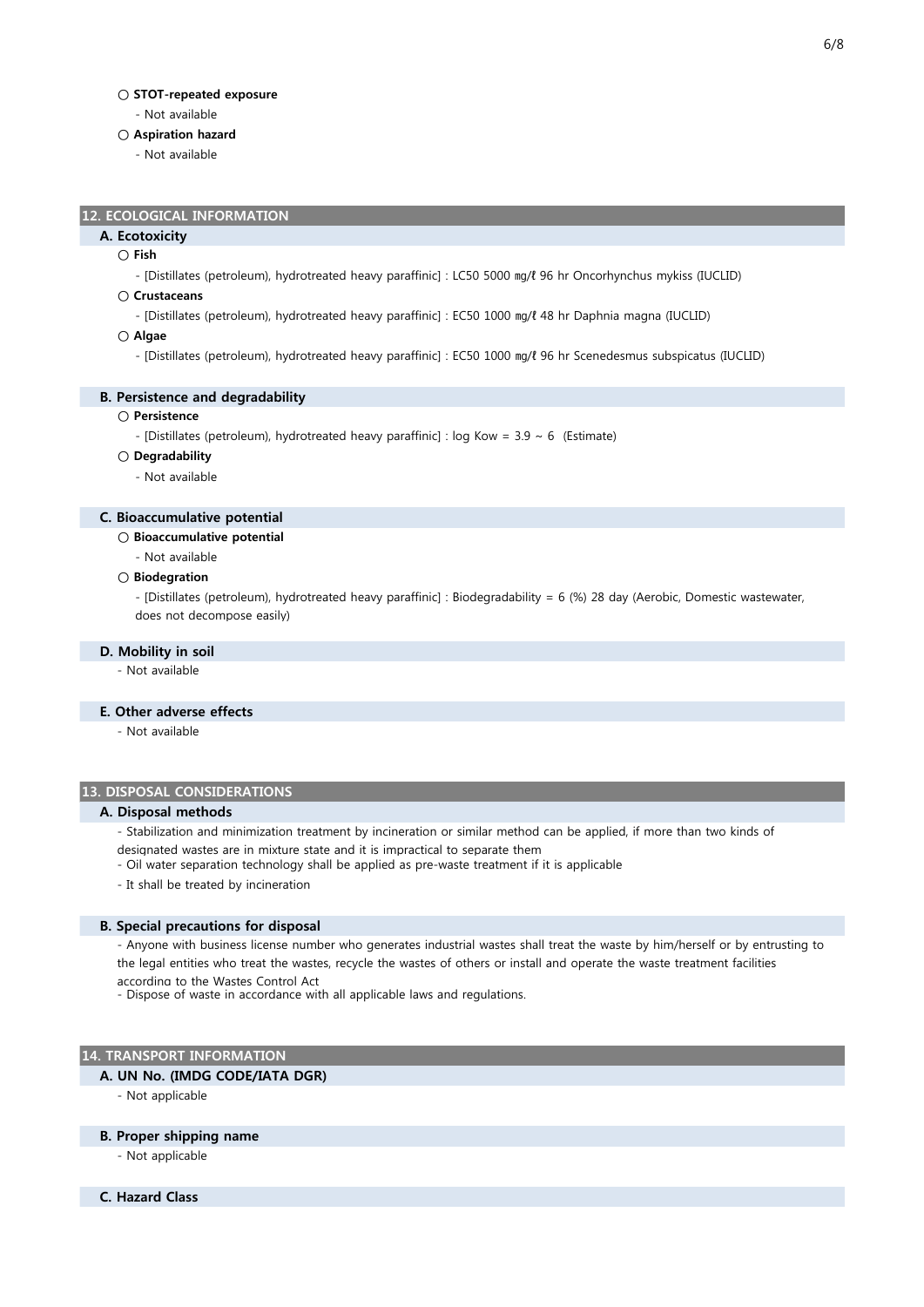#### - Not applicable

#### D. IMDG CODE/IATA DGR Packing group

- Not applicable

#### E. Marine pollutant

- Not applicable

#### F. Special precautions for user related to transport or transportation measures

- Local transport follows in accordance with Dangerous goods Safety Management Law.
- Package and transport follow in accordance with Department of Transportation (DOT) and other regulatory agency requirements.
- EmS FIRE SCHEDULE : Not available
- EmS SPILLAGE SCHEDULE : Not available
- Air transport(IATA): Not subject to IATA regulations.

# 15. REGULATORY INFORMATION

#### A. National and/or international regulatory information

- POPs Management Law
	- Not applicable
- Information of EU Classification
	- \* Classification

- [Distillates (petroleum), hydrotreated heavy paraffinic] : H350

- U.S. Federal regulations
	- \* OSHA PROCESS SAFETY (29CFR1910.119)
		- Not applicable
	- \* CERCLA Section 103 (40CFR302.4)
		- Not applicable
	- \* EPCRA Section 302 (40CFR355.30)
		- Not applicable
	- \* EPCRA Section 304 (40CFR355.40)
		- Not applicable
	- \* EPCRA Section 313 (40CFR372.65)
		- Not applicable
- Rotterdam Convention listed ingredients
	- Not applicable
- Stockholm Convention listed ingredients
	- Not applicable
- Montreal Protocol listed ingredients
	- Not applicable

#### 16. OTHER INFORMATION

### A. Reference

- The information contained herein is believed to be accurate. It is provided independently of any sale of the product for purpose of hazard communication. It is not intended to constitute performance information concerning the product. No express warranty, or implied warranty of merchantability or fitness for a particular purpose is made with respect to the product or the information contained herein.

- This Safety Data Sheet was compiled with data and information from the following sources: KOSHA, NITE, ESIS, NLM, SIDS, IPCS

# B. Issue date

- 2019-08-29

C. Revision number and Last date revised